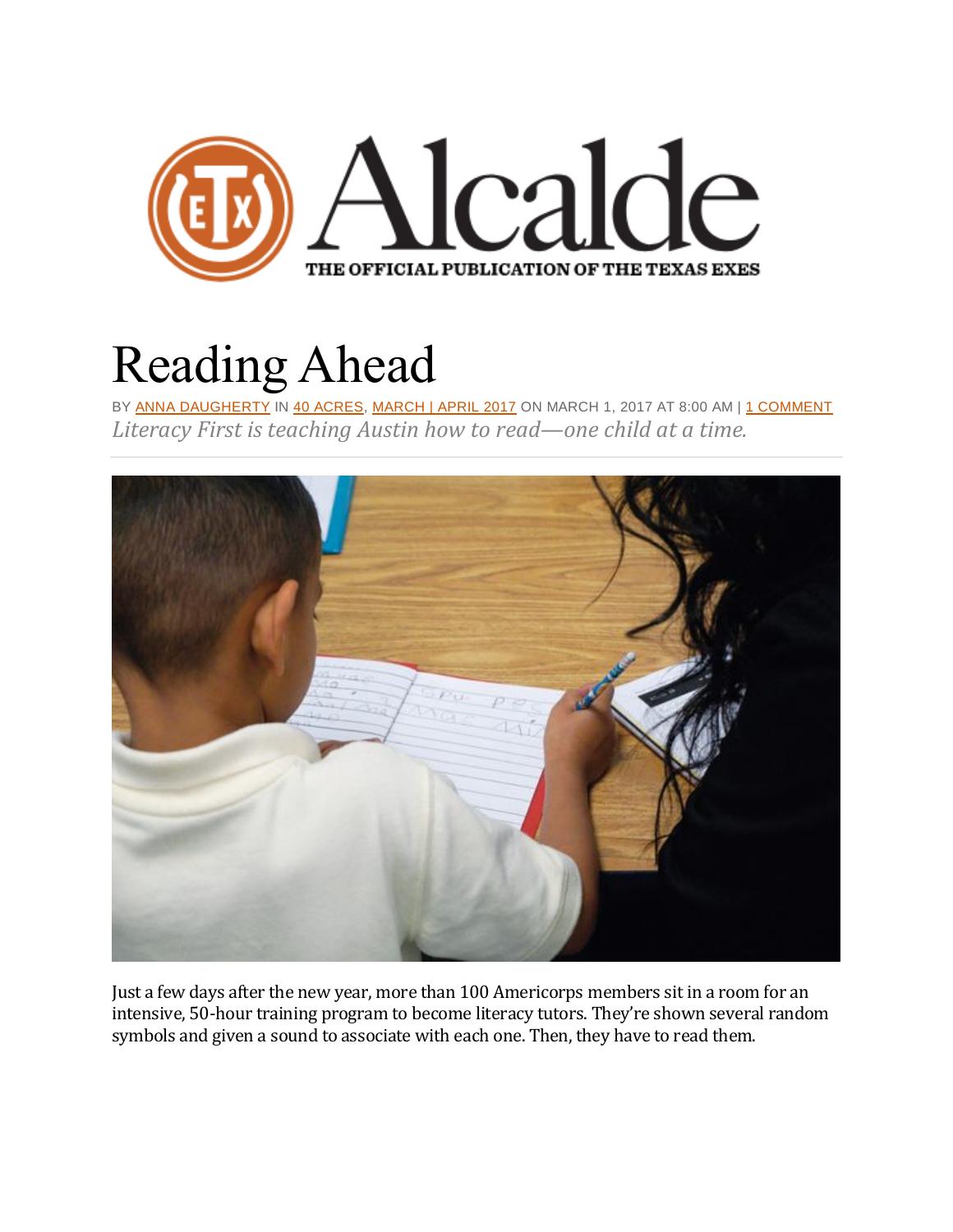"It feels impossible," says Hiren Mistry, a second-year tutor and University of Buffalo graduate. It's the feeling many children have when they're asked to sound out letters they simply don't know. "When you know how to read, it's easy to forget what it felt like trying to learn."

Sixty-two percent of Texas students cannot proficiently read by fourth grade. And Mary Ellen Isaacs, PhD '96, the director of Literacy First, says the problem starts even earlier than that. "Children that aren't reading well by third grade are four times more likely to drop out of high school," she says.

With crowded classrooms and loaded curriculums, Isaacs says teachers can't close the reading gap on their own. That's where Literacy First steps in. The UT-based program partners with Americorps to provide tutors to 2,200 students across Austin. It doesn't take long to help them achieve literacy; on average, students only need eight to 10 weeks with Literacy First to reach grade-level reading goals.

Founded in 1994 through the Charles A. Dana Center, Literacy First has seen several changes in its 23 years. While the program originally relied heavily on UT students as part-time tutors, over time Isaacs initiated a shift to full-time tutors only (15-20 percent of whom are UT alumni). The program also used to offer tutoring to all elementary grades, and other activities such as parent workshops. But by 2009, Isaacs decided to narrow the program's focus. "We learned that our biggest impact was the one-to-one work we did," Isaacs says.

The program began shifting into daily, intensive tutoring sessions (rather than twice-weekly) and a focus on kindergarten through second grade. The impact was immediate. The same number of tutors began to see twice as many kids, and the narrowed grade focus allowed the program to scale. With the changes accomplished in 2012, Literacy First rapidly grew from serving five Austin area schools to 32 within four years.

For Isaacs, the impact extends beyond tutoring. A former reading and special education teacher herself, she knows the impact teachers can have. About 20 percent of Literacy First tutors go on to become teachers. "After serving in the schools, a lot of them realize they have the heart of a teacher," she says. "They go in with their eyes open." The program helps tutors get their teaching certification—and they tend to outlast the national average of three years for teacher burnout.

"I think we're a great unsung example of the university developing something with its resources and intellectual capital that faces outward to the community and makes a difference," Isaacs says.

Isabel Ramirez, BA '15, is one of the 18 UT graduates tutoring with Literacy First this year. During a quick break, she says the satisfaction of seeing her students learn and grow brought her back for a second year. And as a bilingual tutor in one of the only fully bilingual literacy programs in the state, she also feels it's important to help the Latino community. We don't get to speak very long before she has to take on another student. Each tutor works with approximately 10 kids throughout the school day, in 20-30 minute sessions each. Soon, all three tutors at this school have students working on their lessons.